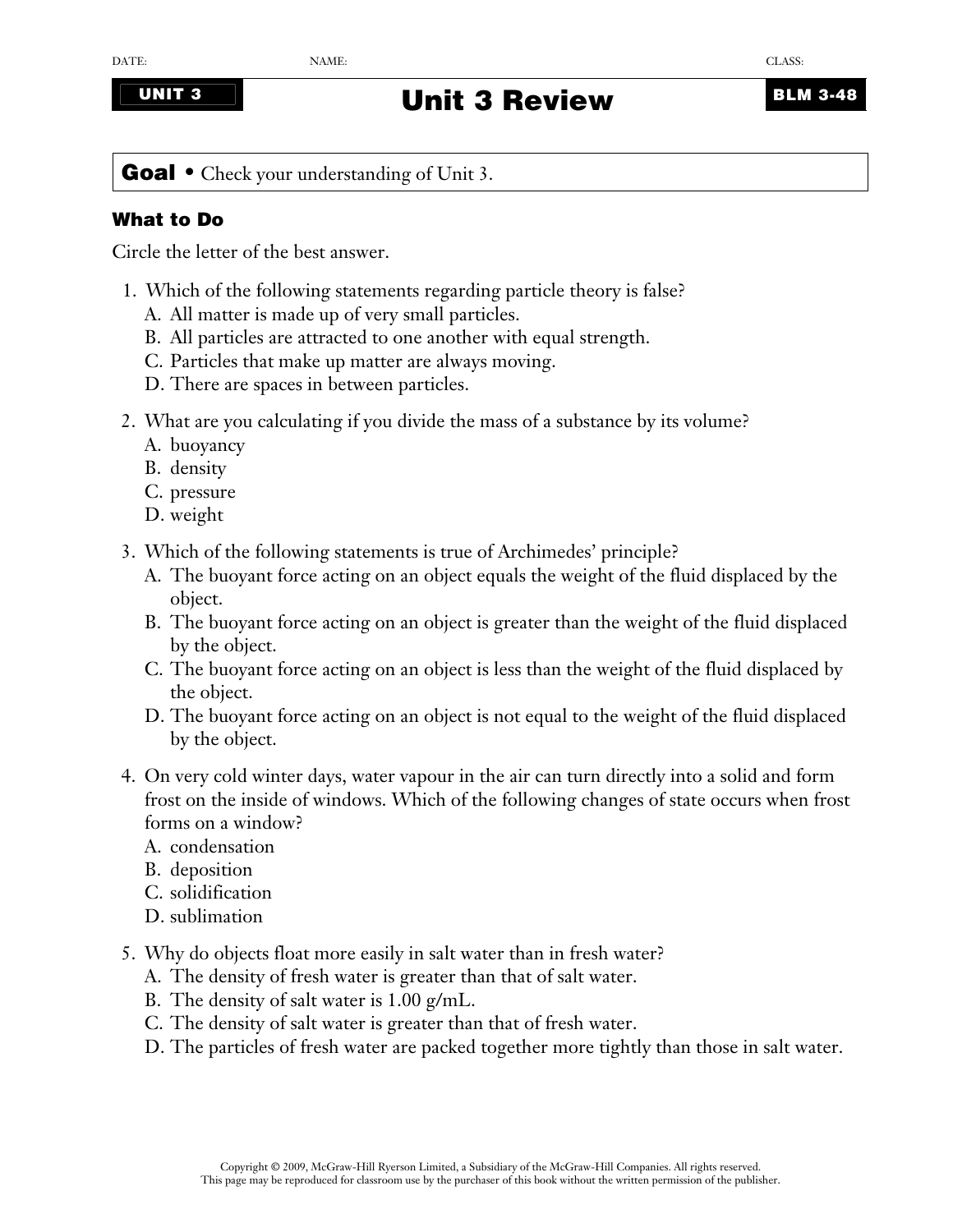

- 6. Two different tennis balls (one filled with air, one with water) are struck with the same amount of force. The tennis ball filled with air can absorb much more force than the similar tennis ball filled with water. Which of the following statements is the reason for this result?
	- A. Air is compressible, while water is not.
	- B. Air is not compressible under ordinary circumstances.
	- C. The force of gravity is greater on the water-filled tennis ball.
	- D. The forces on the air-filled tennis ball are more out of balance.
- 7. A submarine sinks when which of the following occurs?
	- A. Its weight is equal to the buoyant force.
	- B. Its weight is greater than the buoyant force.
	- C. Its weight is less than the buoyant force.
	- D. Water is released from its ballast tank.
- 8. What causes your ears to pop when you gain or lose altitude quickly?
	- A. a decrease in air pressure in the brain
	- B. a difference in air pressure between the middle ear and the surrounding air
	- C. liquid in the ear striking the eardrum
	- D. Pascal's principle
- 9. Engineers must plan pipe systems carefully. Which of the following is not a major consideration?
	- A. air pressure outside the pipe
	- B. diameter of the pipe
	- C. number of turns of the pipe
	- D. smoothness inside the pipe

| Match the Term on the left with the best Descriptor on the right.<br>Each Descriptor may be used only once.                                                 |                                                                                                                                                                                                                                                                                                                                           |
|-------------------------------------------------------------------------------------------------------------------------------------------------------------|-------------------------------------------------------------------------------------------------------------------------------------------------------------------------------------------------------------------------------------------------------------------------------------------------------------------------------------------|
| Term                                                                                                                                                        | <b>Descriptor</b>                                                                                                                                                                                                                                                                                                                         |
| 10. compressibility<br>11. condensation<br>12. hydraulic system<br>13. low viscosity<br>14. mass<br>15. pneumatic system<br>16. pressure<br>17. sublimation | A. a device that transmits a force through a liquid<br>B. ability to be squeezed into a smaller space<br>C. change from gas to liquid<br>D. change from liquid to solid<br>E. change from solid to gas<br>F. force divided by area<br>G. high flow rate<br>H. low flow rate<br>I. remains the same anywhere in universe<br>vacuum cleaner |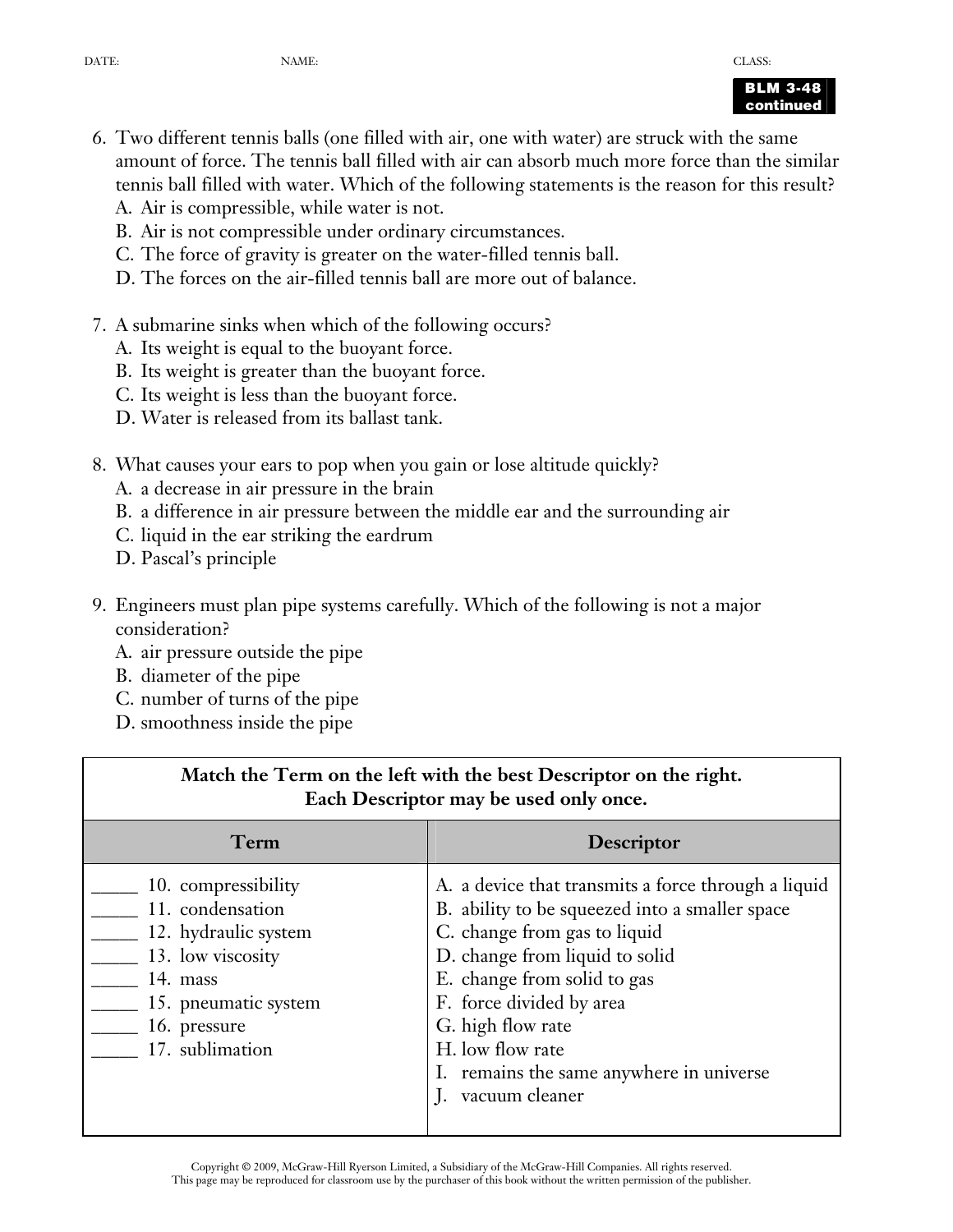**BLM 3-48 continued** 

## **Short Answer Questions**

18. Explain the differences among a solid, liquid, and gas in terms of shape and volume.

\_\_\_\_\_\_\_\_\_\_\_\_\_\_\_\_\_\_\_\_\_\_\_\_\_\_\_\_\_\_\_\_\_\_\_\_\_\_\_\_\_\_\_\_\_\_\_\_\_\_\_\_\_\_\_\_\_\_\_\_\_\_\_\_\_\_\_\_\_\_\_\_\_\_\_\_\_

\_\_\_\_\_\_\_\_\_\_\_\_\_\_\_\_\_\_\_\_\_\_\_\_\_\_\_\_\_\_\_\_\_\_\_\_\_\_\_\_\_\_\_\_\_\_\_\_\_\_\_\_\_\_\_\_\_\_\_\_\_\_\_\_\_\_\_\_\_\_\_\_\_\_\_\_\_

\_\_\_\_\_\_\_\_\_\_\_\_\_\_\_\_\_\_\_\_\_\_\_\_\_\_\_\_\_\_\_\_\_\_\_\_\_\_\_\_\_\_\_\_\_\_\_\_\_\_\_\_\_\_\_\_\_\_\_\_\_\_\_\_\_\_\_\_\_\_\_\_\_\_\_\_\_

\_\_\_\_\_\_\_\_\_\_\_\_\_\_\_\_\_\_\_\_\_\_\_\_\_\_\_\_\_\_\_\_\_\_\_\_\_\_\_\_\_\_\_\_\_\_\_\_\_\_\_\_\_\_\_\_\_\_\_\_\_\_\_\_\_\_\_\_\_\_\_\_\_\_\_\_\_

\_\_\_\_\_\_\_\_\_\_\_\_\_\_\_\_\_\_\_\_\_\_\_\_\_\_\_\_\_\_\_\_\_\_\_\_\_\_\_\_\_\_\_\_\_\_\_\_\_\_\_\_\_\_\_\_\_\_\_\_\_\_\_\_\_\_\_\_\_\_\_\_\_\_\_\_\_

\_\_\_\_\_\_\_\_\_\_\_\_\_\_\_\_\_\_\_\_\_\_\_\_\_\_\_\_\_\_\_\_\_\_\_\_\_\_\_\_\_\_\_\_\_\_\_\_\_\_\_\_\_\_\_\_\_\_\_\_\_\_\_\_\_\_\_\_\_\_\_\_\_\_\_\_\_

\_\_\_\_\_\_\_\_\_\_\_\_\_\_\_\_\_\_\_\_\_\_\_\_\_\_\_\_\_\_\_\_\_\_\_\_\_\_\_\_\_\_\_\_\_\_\_\_\_\_\_\_\_\_\_\_\_\_\_\_\_\_\_\_\_\_\_\_\_\_\_\_\_\_\_\_\_

\_\_\_\_\_\_\_\_\_\_\_\_\_\_\_\_\_\_\_\_\_\_\_\_\_\_\_\_\_\_\_\_\_\_\_\_\_\_\_\_\_\_\_\_\_\_\_\_\_\_\_\_\_\_\_\_\_\_\_\_\_\_\_\_\_\_\_\_\_\_\_\_\_\_\_\_\_

\_\_\_\_\_\_\_\_\_\_\_\_\_\_\_\_\_\_\_\_\_\_\_\_\_\_\_\_\_\_\_\_\_\_\_\_\_\_\_\_\_\_\_\_\_\_\_\_\_\_\_\_\_\_\_\_\_\_\_\_\_\_\_\_\_\_\_\_\_\_\_\_\_\_\_\_\_

\_\_\_\_\_\_\_\_\_\_\_\_\_\_\_\_\_\_\_\_\_\_\_\_\_\_\_\_\_\_\_\_\_\_\_\_\_\_\_\_\_\_\_\_\_\_\_\_\_\_\_\_\_\_\_\_\_\_\_\_\_\_\_\_\_\_\_\_\_\_\_\_\_\_\_\_\_

\_\_\_\_\_\_\_\_\_\_\_\_\_\_\_\_\_\_\_\_\_\_\_\_\_\_\_\_\_\_\_\_\_\_\_\_\_\_\_\_\_\_\_\_\_\_\_\_\_\_\_\_\_\_\_\_\_\_\_\_\_\_\_\_\_\_\_\_\_\_\_\_\_\_\_\_\_

19. List the main points of the particle theory of matter.

20. Being stranded in cold water can be dangerous. The main problem is that as cold water touches your body, your body becomes cooler while the water becomes warmer. Explain what happens to the energy of the particles that make up your body and the surrounding water particles to account for the temperature changes.

- 21. A boat travels along the water at a steady speed.
	- (a) Are the forces on the boat balanced or unbalanced? Explain.
	- (b) Draw a diagram of the boat and label all the forces acting on it.